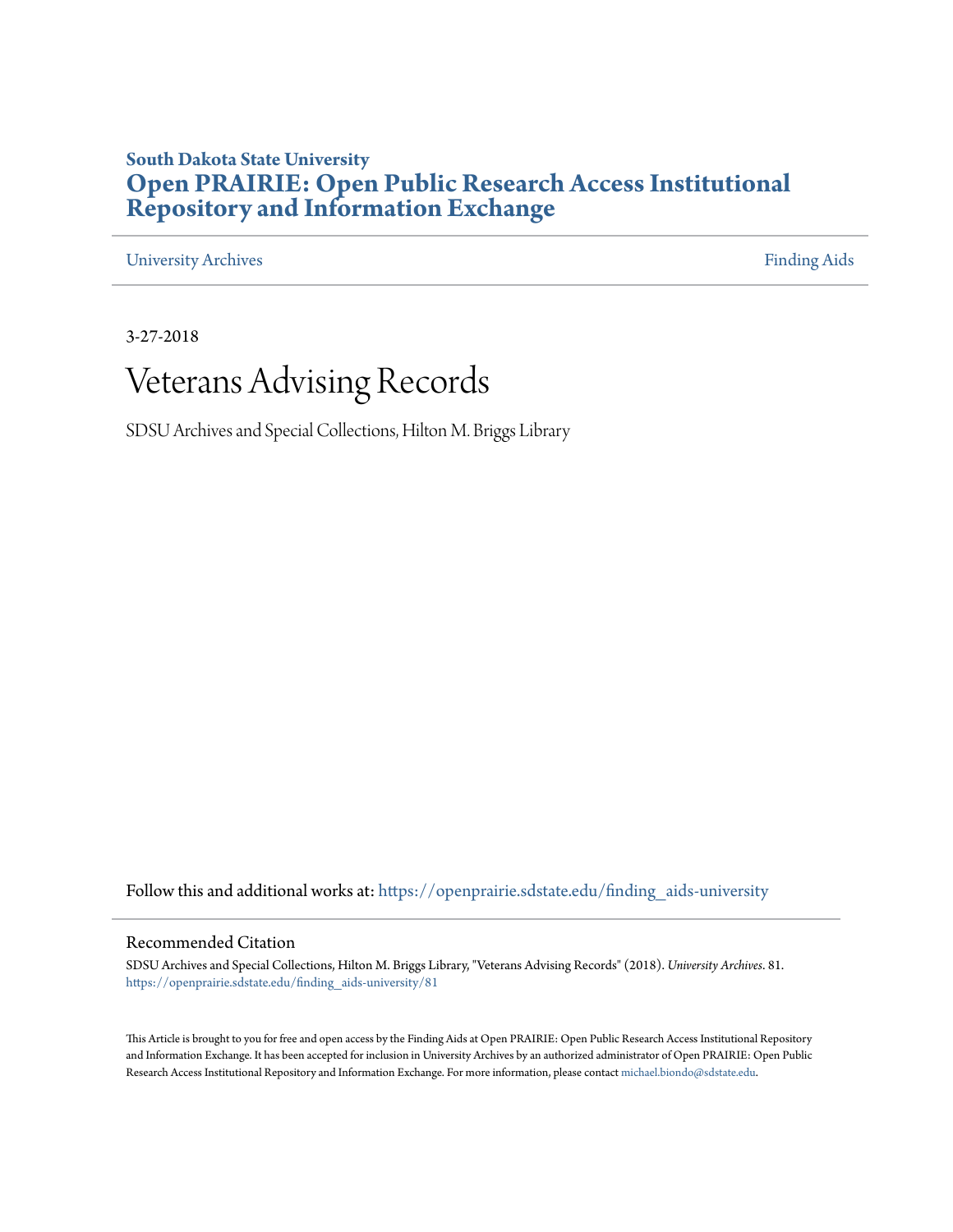# Veterans Advising Records

### Finding Aid

South Dakota State University Archives and Special Collections Briggs Library (SBL) Room 241 Box 2114 1300 North Campus Drive Brookings, SD 57007 Phone: 605-688-5094 Email: [arcrefs@sdstate.edu](mailto:arcrefs@sdstate.edu)

### **Collection Summary**

*Identifier*

UA 28

#### *Title*

Veterans Advising Records

*Creator*

South Dakota State College of Agriculture and Mechanic Arts

#### *Dates*

1917-1964

#### *Extent*

0.84 linear feet -- 2 document cases

*Language*

English

#### *Repository*

South Dakota State University Archives and Special Collections, Hilton M. Briggs Library, Brookings, South Dakota.

#### *Access note*

This collection is open to researchers without restrictions. The materials in the Archives do not circulate and may be used in-house only.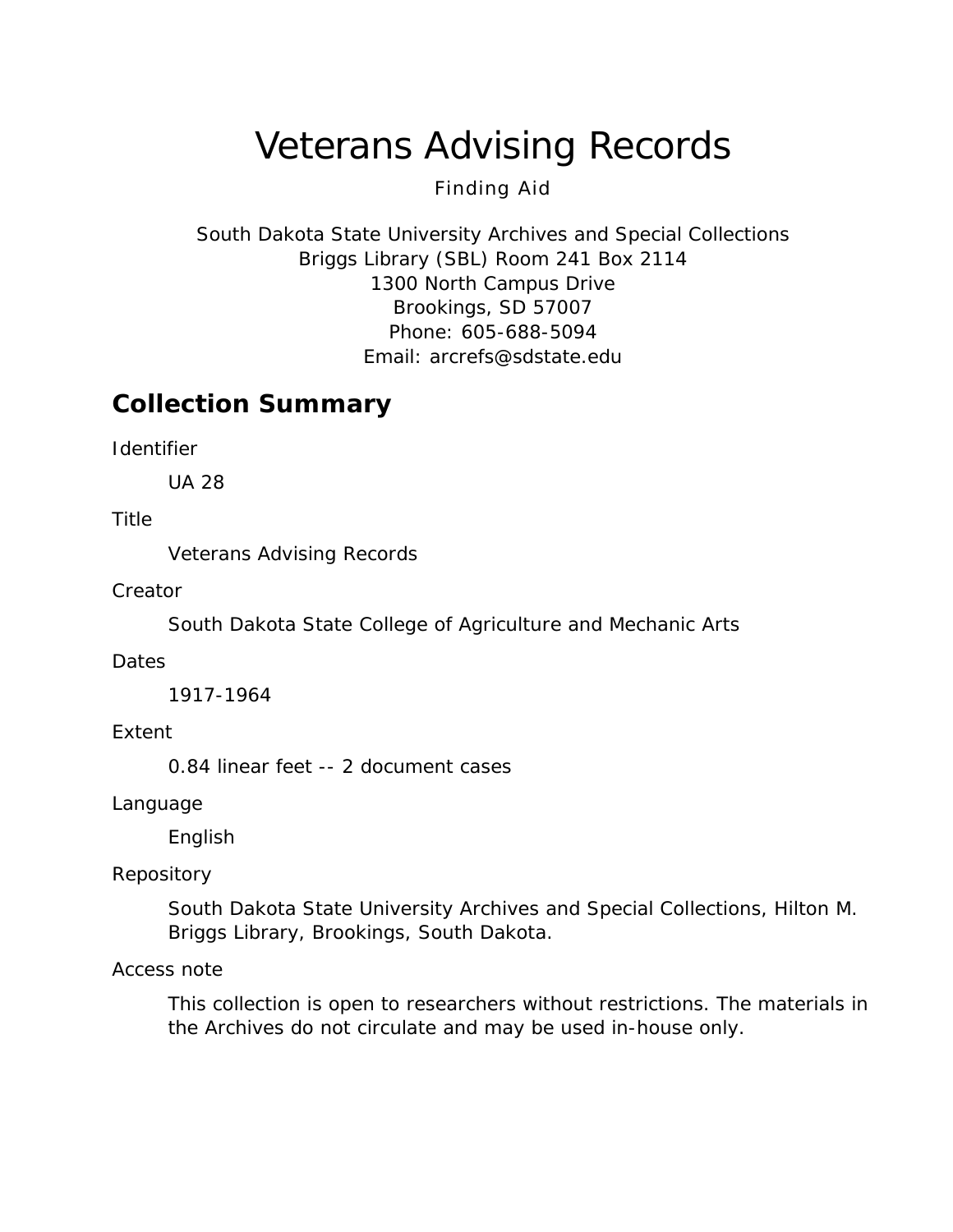#### *Preferred Citation*

*Name of item*. Veterans Advising Records. UA 28. South Dakota State University Archives and Special Collections, Hilton M. Briggs Library, Brookings, South Dakota.

#### *Abstract*

The Veterans Advising office was set up following World War II to assist the veterans in making the transition to college, as well as assist them with paperwork and monetary support. This collection is composed of certificates for tuition and records of tuition waived for war veterans and a pamphlet explaining the G. I. Bill for veterans published by South Dakota State College.

### **Historical Note**

When World War I broke out in 1917, students began leaving college for the service. After November 11, 1918, when the armistice was signed, many of the discharged servicemen found their way back to the college campus. The people and the Legislature of South Dakota felt there was a responsibility of the state to give these people financial assistance. The South Dakota Legislature of 1919 passed what become known as the "Veteran's Free Tuition Law," with appropriation of \$15,000 to pay the veterans tuition. This support continued through 1920.

On December 8, 1941, the United States entered World War II. A large number of the students were once again leaving college and going into military service. While crucial battles of the war still raged on the world fronts, the first servicemen began appearing on the campus during the spring of 1944. The G.I. Bill (Public Law 346) became effective June 22, 1944. Under this law, veterans who met eligibility requirements could receive education or training at government expense, readjustment allowances for unemployment and selfemployment, and guaranteed or insured loans for homes, farms, or businesses. The G.I. Bill benefited millions of veterans in their efforts to readjust successfully to postwar living. The education and training program reached its cut-off point on July 25, 1951. Only veterans actually in training on that date or those who had interrupted their training for valid reasons were allowed to continue afterward. Under the program, WWII veterans could go to school or college, or train on-the-job or on the farm, with the Government paying all expenses such as tuition, fees, books, and supplies. G.I. Bill training for WWII veterans came to an end in 1956. On July 16, 1952, a new G.I. Bill was passed, providing benefits for veterans who served during the Korean conflict period.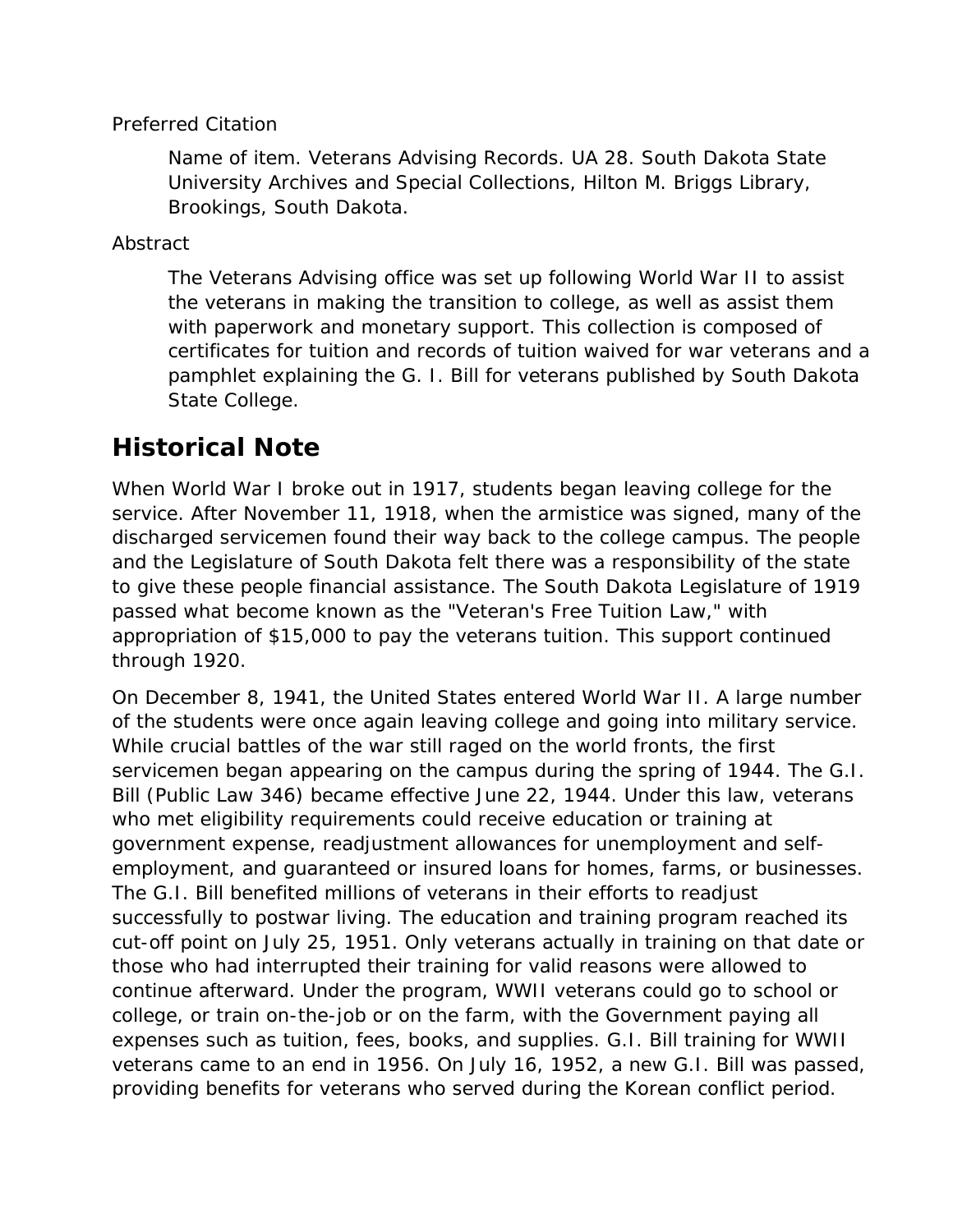The Vocational Rehabilitation Act (Public Law 16) came into effect on March 24, 1943. It provided an opportunity for disabled WWII veterans to train for jobs that they could hold. Veterans training under this act received the same rates of subsistence as those under the G.I. Bill. Disabled veterans were able to start training any time after discharge, but had to complete it by July 25, 1956.

South Dakota State University had many students who were affected by the passage of the above laws. The Veterans Advising office was set up following World War II to assist the veterans in making the transition to college, as well as assist them with paperwork and monetary support.

## **Contents Note**

This collection is composed of certificates for tuition and records of tuition waived for war veterans. The certificates for tuition are for veterans of World War I and state the amount due for tuition. These certify that a veteran was discharged honorably from the service and performed services outside the borders of the state of South Dakota during the period of the world war and was at that time a legal resident of the state. They also stated that the veteran had attended and pursued a course of instruction at South Dakota State College [SDSC] without the payment of tuition and there is now due a sum of money. The records of tuition waived consist of 575 cards that note the period for which a veteran attended courses at SDSC and the amount of tuition paid. These state the name and address of the veteran, the date and location he entered the service, his discharge date and evidence of the discharge, the date he entered college and whether or not he was under the Veterans Administration, and finally whether he continued after his entitlement expired.

### **Key Words**

G.I. Bill Veterans Advising Veterans – Tuition

### **Administrative Information**

#### *Conditions Governing Access*

This collection is open to researchers without restrictions. The materials in the Archives do not circulate and may be used in-house only.

Researchers conducting extensive research are asked to make an advance appointment to access archival material. Please call or e-mail prior to visiting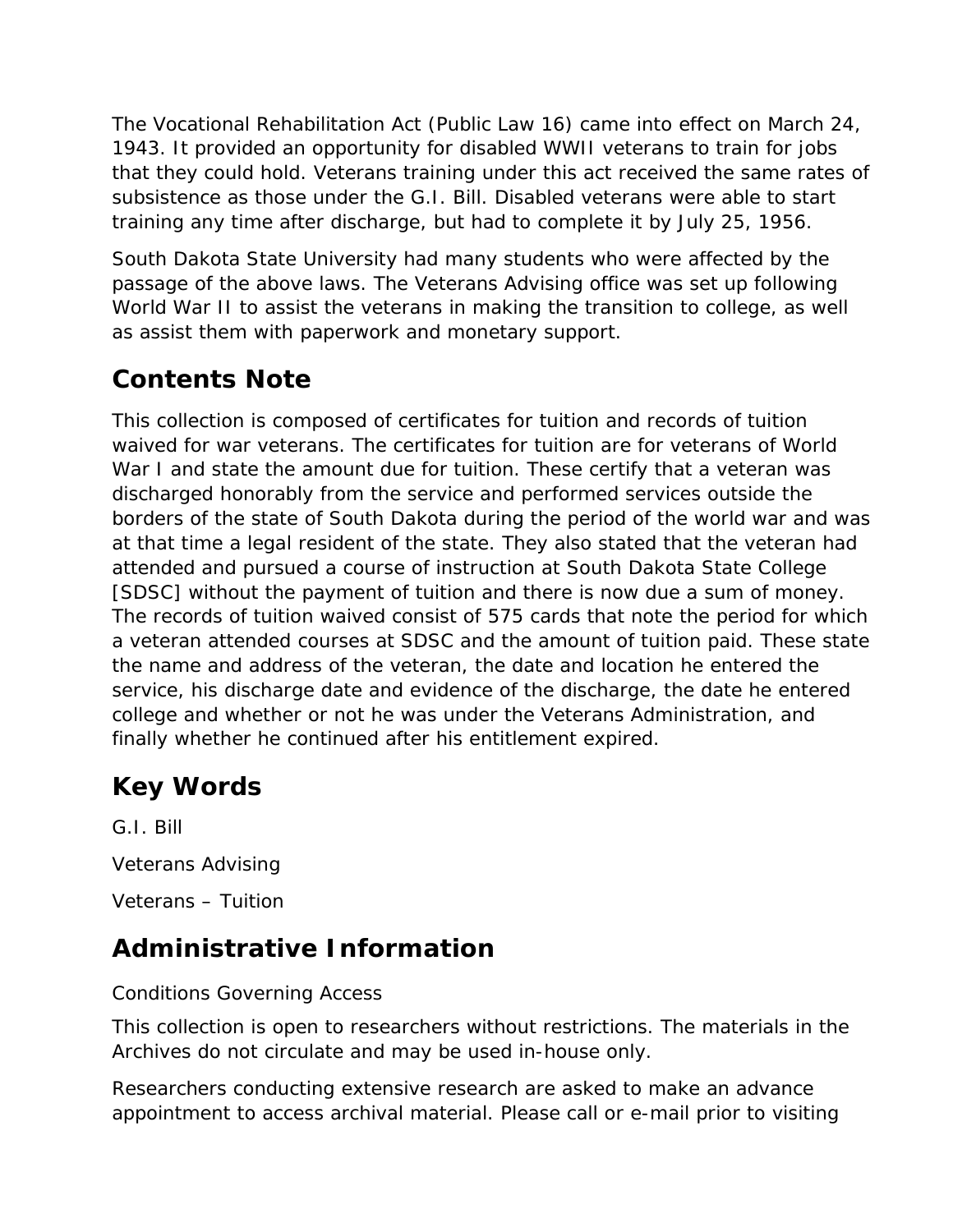the collection and indicate as much detail as possible about a particular topic and intended use.

South Dakota State University supports access to the materials, published and unpublished, in its collections. Nonetheless, access to some items may be restricted as a result of their fragile condition or by contractual agreements with donors.

#### *Copyright note*

Copyright restrictions apply in different ways to different materials. Many of the documents and other historical materials in the Archives are in the public domain and may be reproduced and used in any way. There are other materials in the Archive carrying a copyright interest and must be used according to the provisions of Title 17 of the U.S. Code. The Archive issues a warning concerning copyright restrictions to every researcher who requests copies of documents. Although the copyright law is under constant redefinition in the courts, it is ultimately the responsibility of the researcher to properly use copyrighted material.

#### *Arranged and Described by*

Crystal J. Gamradt, 1998 April 8.

### **Container List**

| <b>Box</b> | Folder         | <b>Description</b>                          | Date(s)   |
|------------|----------------|---------------------------------------------|-----------|
|            |                | Certificates for Tuition: Austin            | 1927      |
|            | $\overline{2}$ | Certificates for Tuition: Boyden-Bulger     | 1925-1927 |
| 1          | 3              | Certificates for Tuition: Dawson-Dybvig     | 1925-1927 |
| 1          | $\overline{4}$ | Certificates for Tuition: Eberlein          | 1925-1927 |
| 1          | 5              | Certificates for Tuition: Fisher            | 1926-1927 |
| 1          | 6              | Certificates for Tuition: Harding-Hoover    | 1925-1927 |
| 1          | $\overline{7}$ | Certificates for Tuition: Janssen-Jordan    | 1925-1926 |
| 1          | 8              | Certificates for Tuition: Lander-Loesch     | 1925-1927 |
|            | 9              | Certificates for Tuition: Martin-McAuley    | 1925-1926 |
|            | 10             | Certificates for Tuition: Putnam            | 1926      |
| 1          | 11             | Certificates for Tuition: Redman-Risty      | 1925-1926 |
| 1          | 12             | Certificates for Tuition: Schmidt-Swenehart | 1925-1927 |
| 1          | 13             | Certificates for Tuition: Tobin             | 1925-1926 |
| 1          | 14             | Certificates for Tuition: Ulvin-Urton       | 1925-1927 |
| 1          | 15             | Certificates for Tuition: Vance-Von Tersch  | 1925-1927 |
|            | 16             | Certificates for Tuition: Walker-Wing       | 1925-1927 |
|            | 17             | Miscellaneous lists                         | 1926-1927 |
|            | 18             | New G I Bill for Veterans (pamphlet)        | undated   |
| 1          | 19             | Record of tuition waived: Abbatl-Ashmore    | 1941-1958 |